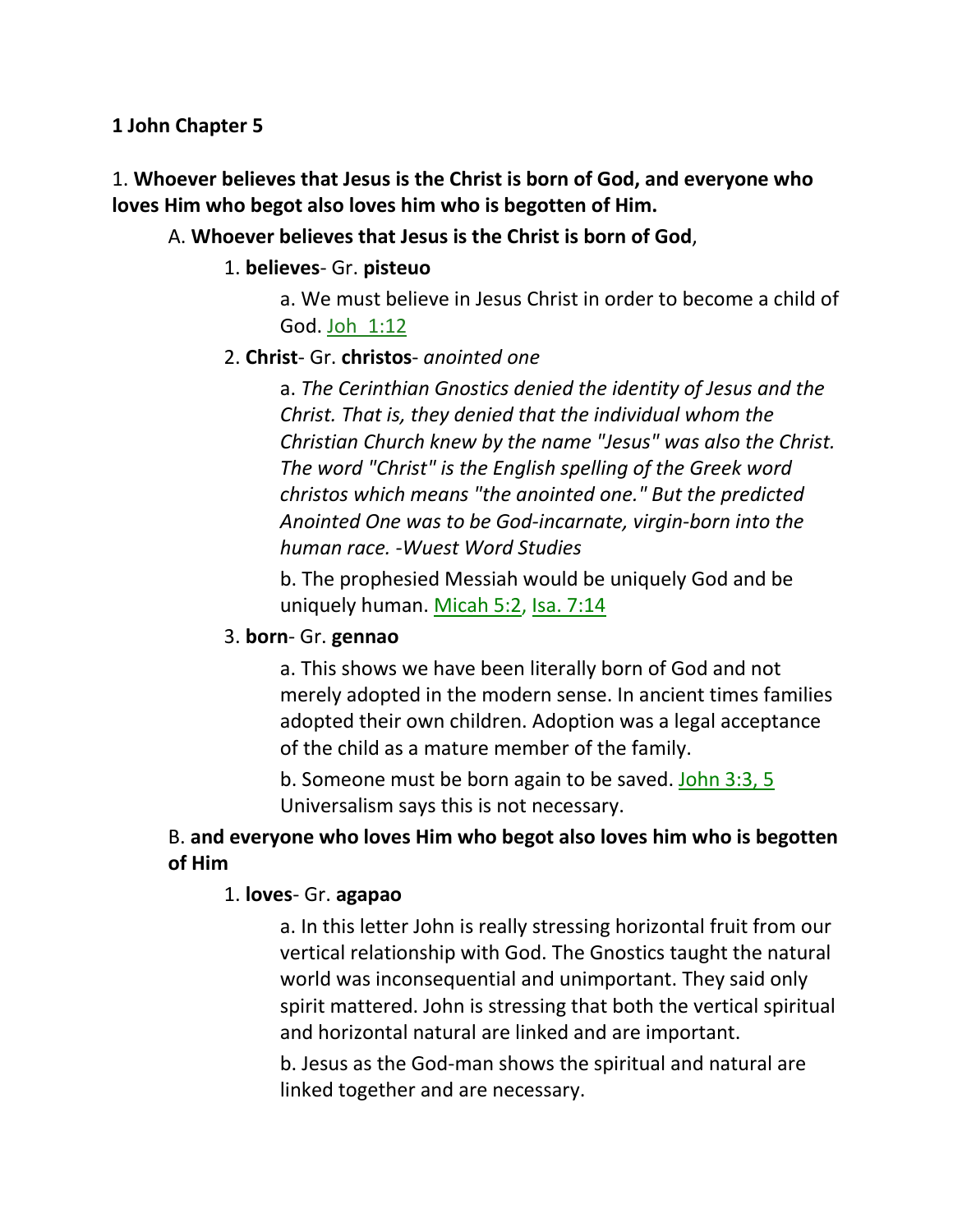c. Today we have some modern-day grace Gnostics in the church. They only teach in Christ realities but totally ignore horizontal relationships and obligations.

## 2. **begot**- Gr. **gennao**

a. This is God the Father

# 2. **By this we know that we love the children of God, when we love God and keep His commandments.**

## A. **By this we know that we love the children of God,**

- 1. **know** Gr. **ginosko** *to know by experience or relationship*
- 2. **love** Gr. **agape**
- 3. **children** Gr. **teknon**
	- a. Horizontal love relationships come from a vertical love relationship with God first.
	- b. The Gnostics did not care about anyone but themselves. This showed they really did not love God or keep his commandments of faith in Jesus and loving others from the love received from Him.
	- c. John is hitting this horizontal love issue in different angles to show that the teaching of the Gnostics was false. The natural and the spiritual are vitally connected.
	- d. It is not possible to love the head and hate the body. What God has joined together let no man divide asunder.

# B. **when we love God and keep His commandments**

# 1. **keep**- Gr. **tereo**

a. We keep all NT commands by faith. In the new covenant God provides the resources to carry out every command given. The OT commands had to be kept by self-effort and one's own resources.

# 2. **commandments**- Gr. **entole**

a. Again we need to know what commandments John is referring to. He is not referring to the 613 commandments of the Mosaic Law. He is speaking of the two commandmentsbelieve upon Jesus, and from that love others with the love He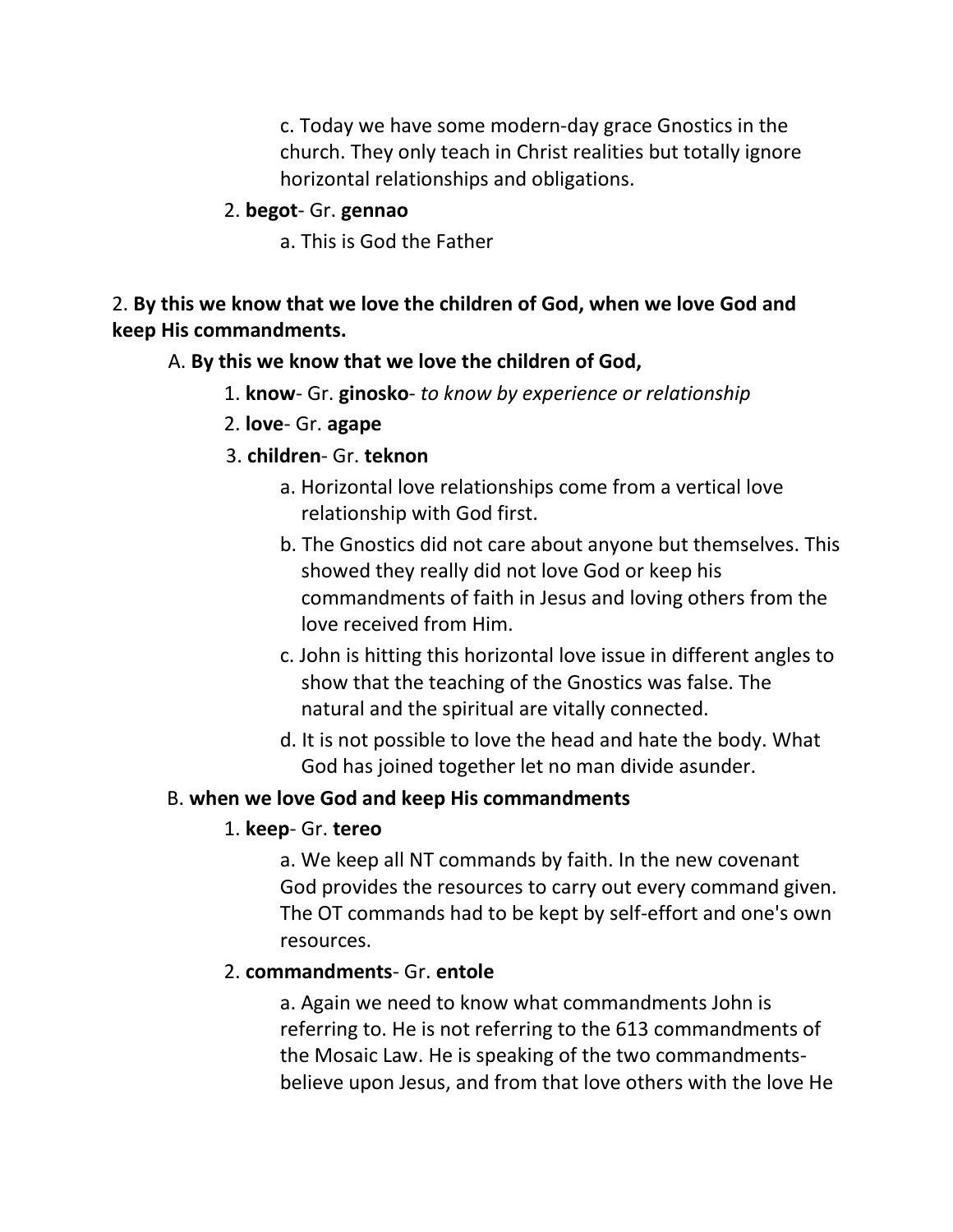### gives us.  $1$  John  $3:23$

## 3. **For this is the love of God, that we keep His commandments. And His commandments are not burdensome.**

A. **For this is the love of God,**

### 1. **love**- Gr. **agape**

## B. **that we keep His commandments.**

## 1. **keep**- Gr. **tereo**

a. We keep all NT commands by faith.

### 2. **commandments**- Gr. **entole**

a. Again, context shows these commands are to believe on Jesus and to love others from the love he gives us.

b. Keeping God's commandments is not the reason that God loves us, but the resource by which we keep them.

### C. **And His commandments are not burdensome**

1. **burdensome**- Gr. **barus**- *burdensome, oppressive or difficult of observance, as precepts*

a. Believing is not a burdensome task. Neither is loving others of we are using the resource of God's love first given to us. If we are trying to produce love for others then that becomes not only burdensome but impossible to do.

b. The commandments under the Mosaic Law are burdensome. Act\_15:10

## 4. **For whatever is born of God overcomes the world. And this is the victory that has overcome the world—our faith.**

## A. **For whatever is born of God overcomes the world**.

1. **whatever**- *each, every, any, all,* 

a. The neuter here expresses *the universal whole.*

### 2. **born**- Gr. **gennao**

a. Every born-again Christian has overcome the world through Christ.

3. **overcomes**- Gr. **nikao**- *to gain victory over*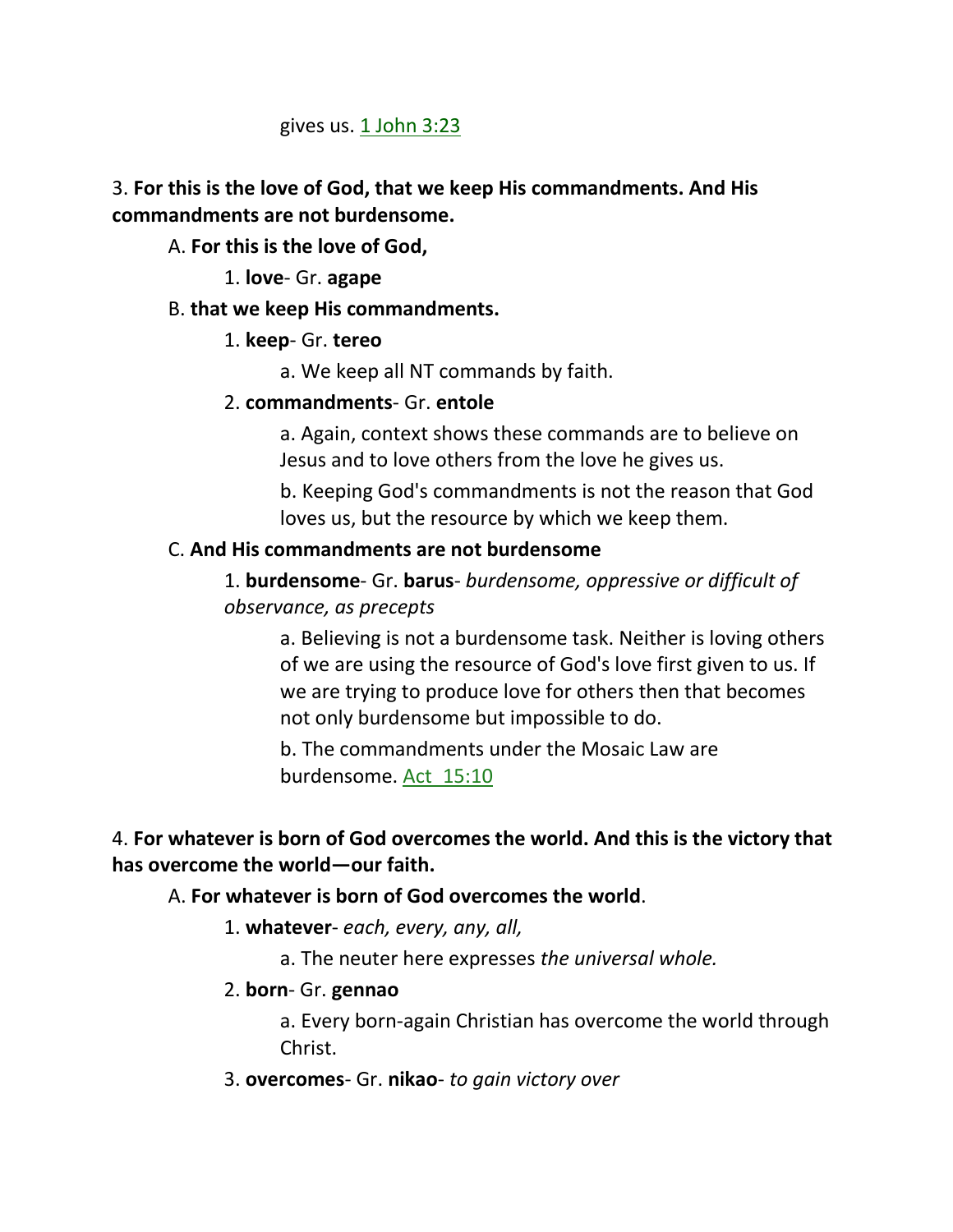### 4. **world**- Gr. **kosmos**

a. *Only the man who is born of God really overcomes the world, because by faith he is able to rise above the perishing things of this world and to see things in their true, eternal perspective. Thus the one who really overcomes the world is not the great scientist or philosopher or psychologist, but the simple believer who realizes that the things which are seen are temporary and that the things which are not seen are eternal. A sight of the glory of God in the face of Jesus dims the glory of this world. -* Believer's Bible Commentary

## B. **And this is the victory that has overcome the world**

## 1. **victory**- Gr. **nike**

a. *Jesus also used this word to describe Himself (*Joh\_16:33*). Because of believers' union with Christ, they too partake in His victory (*Rom\_8:37; 2Co\_2:14*). The word overcomes in the original language conveys the idea that believers have continual victory over the world*. -MacArthur Commentary

# C. **our faith**

# 1. **faith**- Gr. **pistis**

a. Specifically our faith in Jesus Christ as the Son of God and His shed blood for us. Rev\_12:11

# 5. **Who is he who overcomes the world, but he who believes that Jesus is the Son of God?**

# A. **Who is he who overcomes the world,**

## 1. **overcomes**- Gr. **nikao**

a. This verse is important to understand what Jesus is saying to the churches in Revelation. There in chapters 2-3 he promises different things to those who overcome. Rev\_2:7; Rev\_2:11; Rev\_2:17; Rev\_2:26; Rev\_3:5; Rev\_3:12; Rev\_3:21 All seven of this promises are for those who believes Jesus is the Son of God and is born-again. Revelation was written by John. To see what overcomes means in Revelation you must see what it means here. You overcome by faith in Jesus as the Son of God. That is what it means in Revelation. It is not referring to some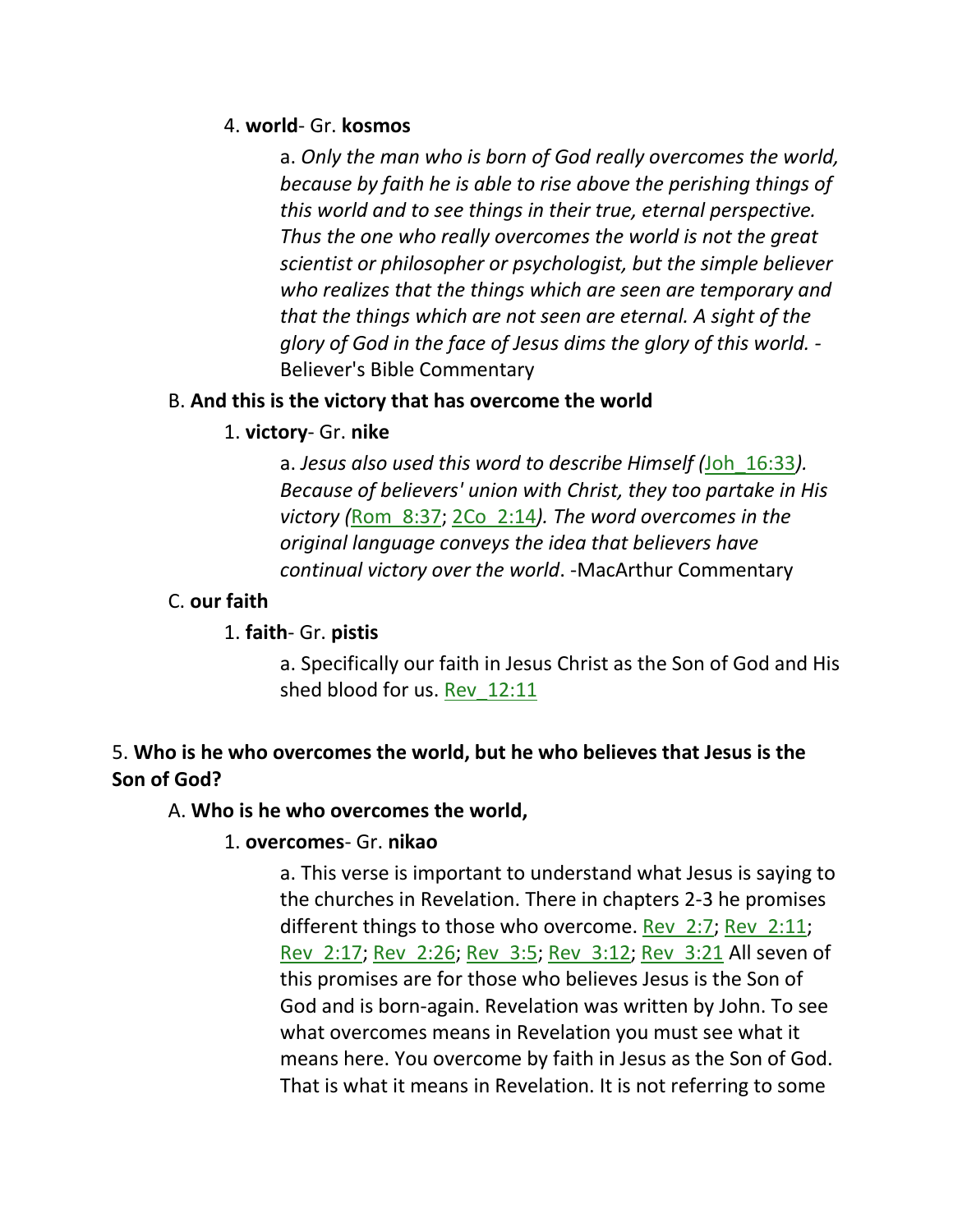exalted position of hyper-holiness of near perfect conduct by which we overcome.

### 2. **world**- Gr. **kosmos**

a. Jesus overcome the world, and we overcome in Him. John 16:33

## B. **but he who believes that Jesus is the Son of God?**

## 1. **believes**- Gr. **pisteuo**

## 2. **Jesus**

a. This is His human name. You must believe Jesus was fully human to be saved.

## 3. **Son of God**

a. This is His divine title. You must believe Jesus was divine to be saved.

b. He is the God-Man. His humanity qualified Him to be our representative. His divinity brings us eternal redemption through His eternal blood. Acts 20:28

6. **This is He who came by water and blood—Jesus Christ; not only by water, but by water and blood. And it is the Spirit who bears witness, because the Spirit is truth.** 

# A. **This is He who came by water and blood**

# 1. **came**- Gr. **erchomai**

a. Jesus came to us because we could not go to Him. The religions of the world teach that you must reconcile yourself to God. Christianity teaches that God came to us and reconciled us to Himself.

b. Jesus was the Christ when he came as a baby and remained so all the way until His death and beyond. The Gnostics taught that the Spirit of Christ descended upon Jesus at His baptism and left him in the Garden of Gethsemane.

# 2**. water**- Gr. **hudor**

a. This speaks of the water of baptism.

## 3. **blood**- Gr. **aima**

a. This speaks of Jesus' shedding his blood on the cross.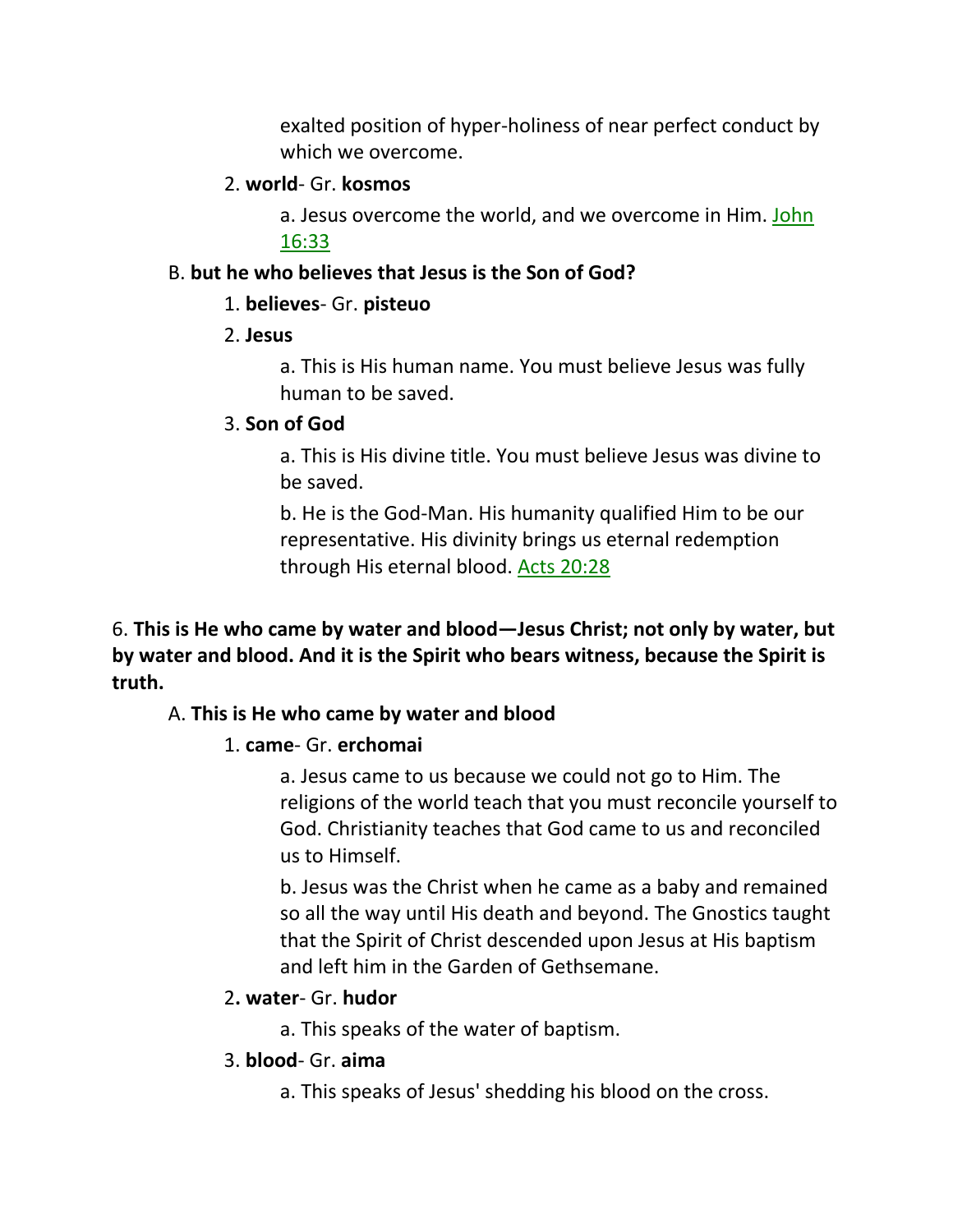b. This strikes at the teaching of Gnosticism which taught the divine spirit came on Jesus at his baptism but left him before he went to the cross and shed his blood. John is saying that Jesus was divine at His baptism and at the cross.

c. *We have seen again and again that behind this letter lies the heresy of Gnosticism. And we have also seen that Gnosticism, believing that Spirit was altogether good and matter altogether evil, denied that God came in the flesh. So they had a belief of which Irenaeus tells us connected with the name of Cerinthus, one of their principal representatives and an exact contemporary of John. Cerinthus taught that at the baptism the divine Christ descended into the man Jesus in the form of a dove; Jesus, allied as it were with the Christ who had descended upon him, brought to men the message of the God who had hitherto been unknown and lived in perfect virtue; then the Christ departed from the man Jesus and returned to glory, and it was only the man Jesus who was crucified on Calvary and afterwards resurrected. We might put it more simply by saying that Cerinthus taught that Jesus became divine at the baptism, that divinity left him before the Cross and that he died simply a man. -* Barclay Commenatary d. *As mentioned earlier, the Gnostics believed that Christ came upon Jesus at His baptism and left Him before His passion, namely in the Garden of Gethsemane. In other words, they would say, "The Christ did not die on the cross, but Jesus the man died." This, of course, robs His work of any atoning value for the sins of others. We suggest that John is using water as an emblem of Jesus' baptism and blood as a symbol of His atoning death. These were the two terminals of His public ministry. John is saying that Jesus was just as much the Christ when He died on the cross as when He was baptized in the Jordan. This is He who came by water and by blood—not only by water (which the Gnostics would concede), but by water and by blood. It seems that the human heart is perpetually trying to rid itself of the doctrine of the atonement. Men would like to have the Lord Jesus as a perfect Man, the ideal Example, who has given us a marvelous code of morals. But John here*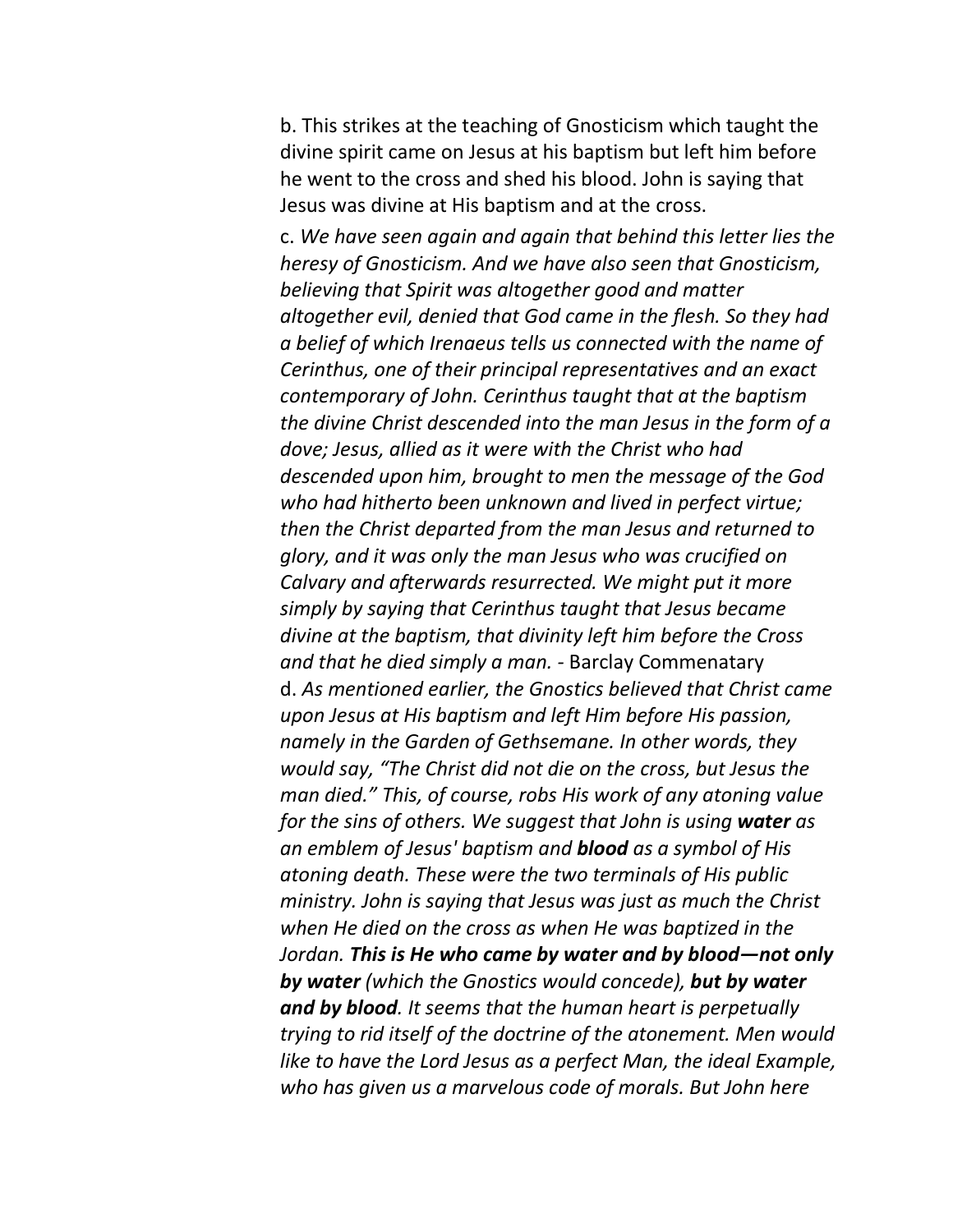*insists that the Lord Jesus is not only Perfect Man, but Perfect God also, and that the same One who was baptized in the Jordan River gave His life as a sacrifice for sinners. Men say to Christ, "Come down from the cross and we will believe on You." If they can just eliminate the cross from their thinking, they will be happy. But John says, "No. You cannot have the Lord Jesus Christ apart from His perfect redemptive work at Calvary." - Believer's Bible Commentary*

e. Some think this refers to the blood and water that came out of Jesus side when the soldier pierced his side on the cross. This verse is not referring to that. This verse is coming against Gnostic error.

## B. **Jesus Christ**

## C. **not only by water,**

1. Jesus was the Christ at His baptism but also at the cross.

## D. **but by water and blood**

1. Baptism and shedding His blood at the cross.

## E. **And it is the Spirit who bears witness because the Spirit is truth.**

## 1. **Spirit**- Gr. **pneuma**

## 2. **bears witness**- Gr. **martureo**

a. The Holy Spirit bears witness to Jesus being the Christ at His birth and because He descended upon Jesus at His baptism, was the enabling source of power that wrought miracles through Jesus, and was the agency by which He offered Himself up to the Father on the cross. Matt 3:16, Acts 10:38, Heb. 9:14

## 3. **truth**- Gr. **aletheia**

a. The Holy Spirit is the Spirit of truth. Joh 16:13 The Gnostic teachers taught with a spirit of error.

# 7. **For there are three that bear witness in heaven: the Father, the Word, and the Holy Spirit; and these three are one.**

## A. **For there are three that bear witness in heaven**

# 1. **three**- Gr. **treis**

a. This is one of the verses that reveal God is a Trinity. Three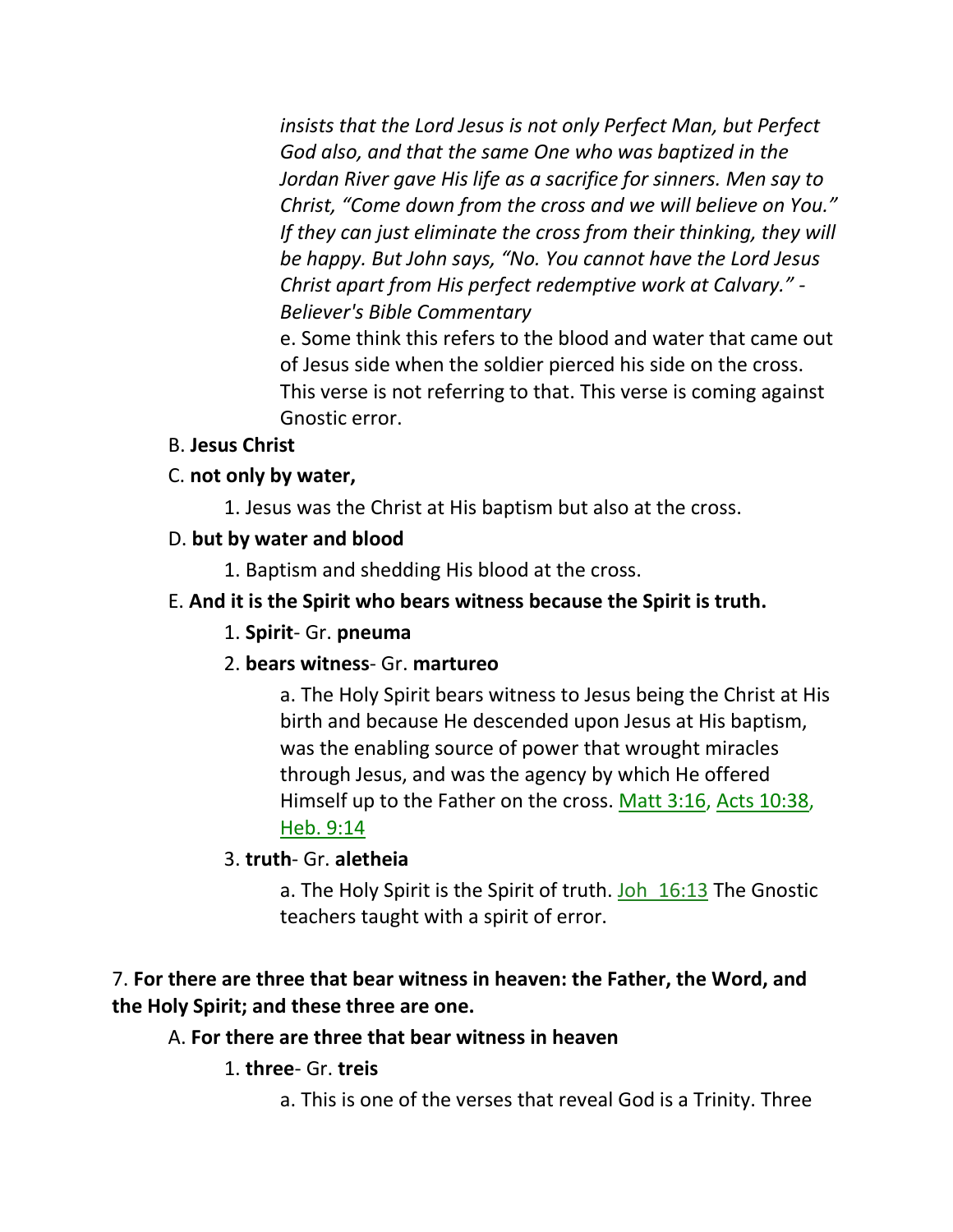persons-one God.

#### 2. **bear witness**- Gr. **martureo**

a. In the mouth of two or three witnesses let every matter be established.

#### 3. **heaven**- Gr. **ouranos**

#### B. **the Father**

1. **Father**- Gr. **pater**

### C. **the Word**

### 1. **Word-** Gr. **logos**

a. Jesus is the Word made flesh. John 1:1, 14

### D. **and the Holy Spirit**

1. Father, Son, and Holy Spirit.

### E. **and these three are one**

### 1. **one**- Gr. **heis**

a. They are not only one in nature and essence, but also one in agreement of the testimony of the Person and work of Jesus Christ.

b. I would be remiss to note that this verse is not found in any Greek manuscript found pre-dating the printing press save one. If this verse is spurious it does not diminish the doctrine of the Trinity in any way. The trinity can be proven by both the OT and NT scriptures.

c. *How did these words ever get included, if they are not in any ancient Greek manuscripts? The words were included in ancient Latin versions of the Bible, and in the year 1520, a great scholar named Erasmus produced a new, accurate edition of the Bible in ancient Greek. When people studied Erasmus' Bible, and compared it to the Latin version, they noticed he left out this passage, and they criticized him for it. When he was criticized, Erasmus said, "You won't find these words in any ancient Greek manuscript. If you find me one Greek manuscript with these words in them, I'll include it in my next printing." Someone "discovered" a manuscript with the words in them, but it wasn't an ancient manuscript at all. Erasmus knew this, but had already promised to add the words*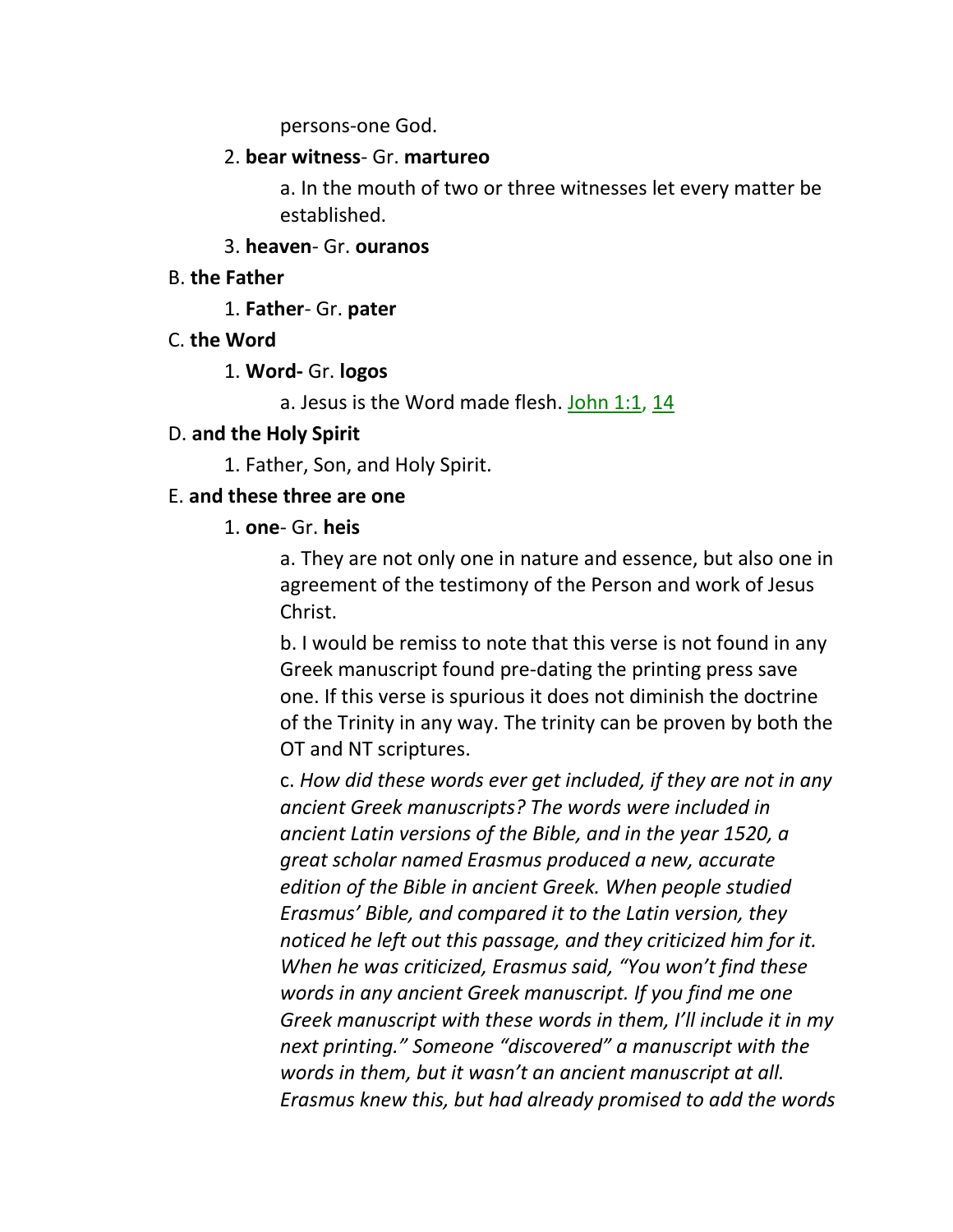*if someone found a manuscript with the words, so he reluctantly added the words in his 1522 edition. However, he also added a footnote, saying he thought that the new Greek manuscript had been written on purpose, just to embarrass him. That manuscript (Codex Montfortii) is on display in the library of Trinity College, Dublin.* -Guzik Commentary

## 8. **And there are three that bear witness on earth: the Spirit, the water, and the blood; and these three agree as one.**

## A. **And there are three that bear witness on earth:**

- 1. **three** Gr. **treia**
- 2. **bear witness** Gr. **martureo**
	- a. Bear witness to Christ being the Son of God.
- 3. **earth** Gr. **ge**
- B. **the Spirit,**
	- 1. **Spirit** Gr. **pneuma**

a. Who was present when Jesus was baptized in water and was present when Jesus offered Himself up without spot to the Father.

## C. **the water,**

1. **water-** Gr. **hudor**

a. This refers to the water of baptism.

## D. **and the blood**

## 1. **blood**- Gr. **aima**

a. This speaks of Jesus' blood shed at Calvary.

### E. **and these three agree as one**

1. **agree as one**- Gr. **eisi eis heis**- *Are for the one thing*

a. All three agree on the same thing. Jesus the man is also the Son of God and the prophesied Christ.

# 9. **If we receive the witness of men, the witness of God is greater; for this is the witness of God which He has testified of His Son.**

A. **If we receive the witness of men**,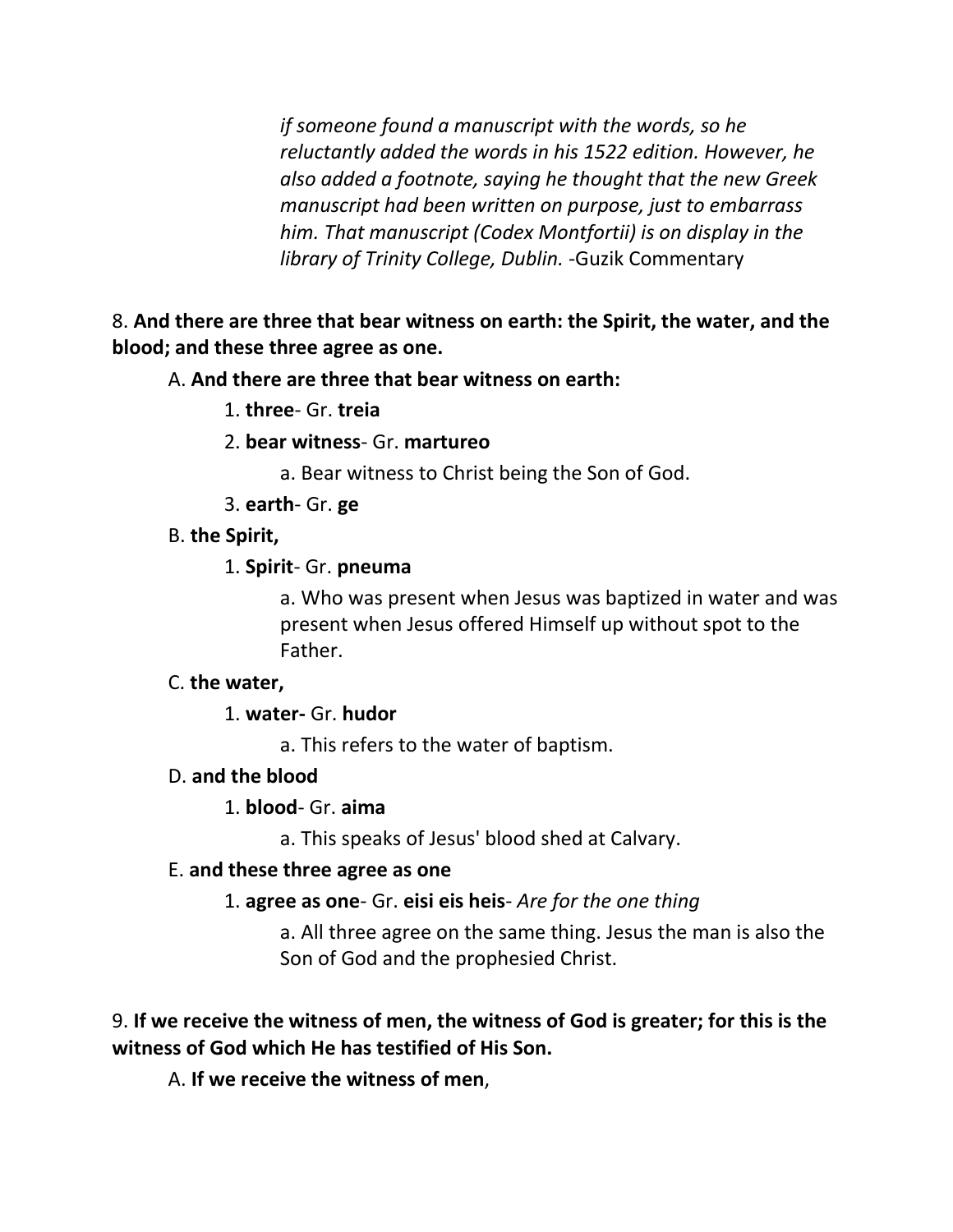## 1. **receive**- Gr. **lambano**

a. This is in our court systems.

## 2. **witness**- Gr. **marturia**

# 3. **men**- Gr. **anthropos**

a. It is an everyday occurrence that we accept the witness of men because we hold it as bearing weight. How much more does God's testimony have weight?

b. John is referring here to the false witness of the Gnostic teachers and prophets who testified that Jesus was just a regular man on the cross and not the Son of God.

c. The two branches of Gnosticism each denied an aspect of Jesus Christ. One said that Jesus only appeared human. The other branch said that He was a natural man but not divine. To deny either one removes the uniqueness of Jesus Christ that qualifies Him to be our eternal redeemer.

# B. **the witness of God is greater**;

# 1. **greater**- Gr. **meizon**

a. Because God is greater than man, so His testimony is greater than man's. Psa\_19:7

# C. **for this is the witness of God which He has testified of His Son**

# 1. **testified**- Gr. **martureo**

a. This is testified in the Scriptures.

# 2. **Son**- Gr. **huios**

a. God testifies that Jesus is both man and God. We find both of these truths spelled out in the Scriptures.

10. **He who believes in the Son of God has the witness in himself; he who does not believe God has made Him a liar, because he has not believed the testimony that God has given of His Son.** 

A. **He who believes in the Son of God has the witness in himself,**

# 1. **believes**- Gr. **pisteuo**

# 2. **Son of God**

a. Divine title

3. **witness**- Gr. **marturia**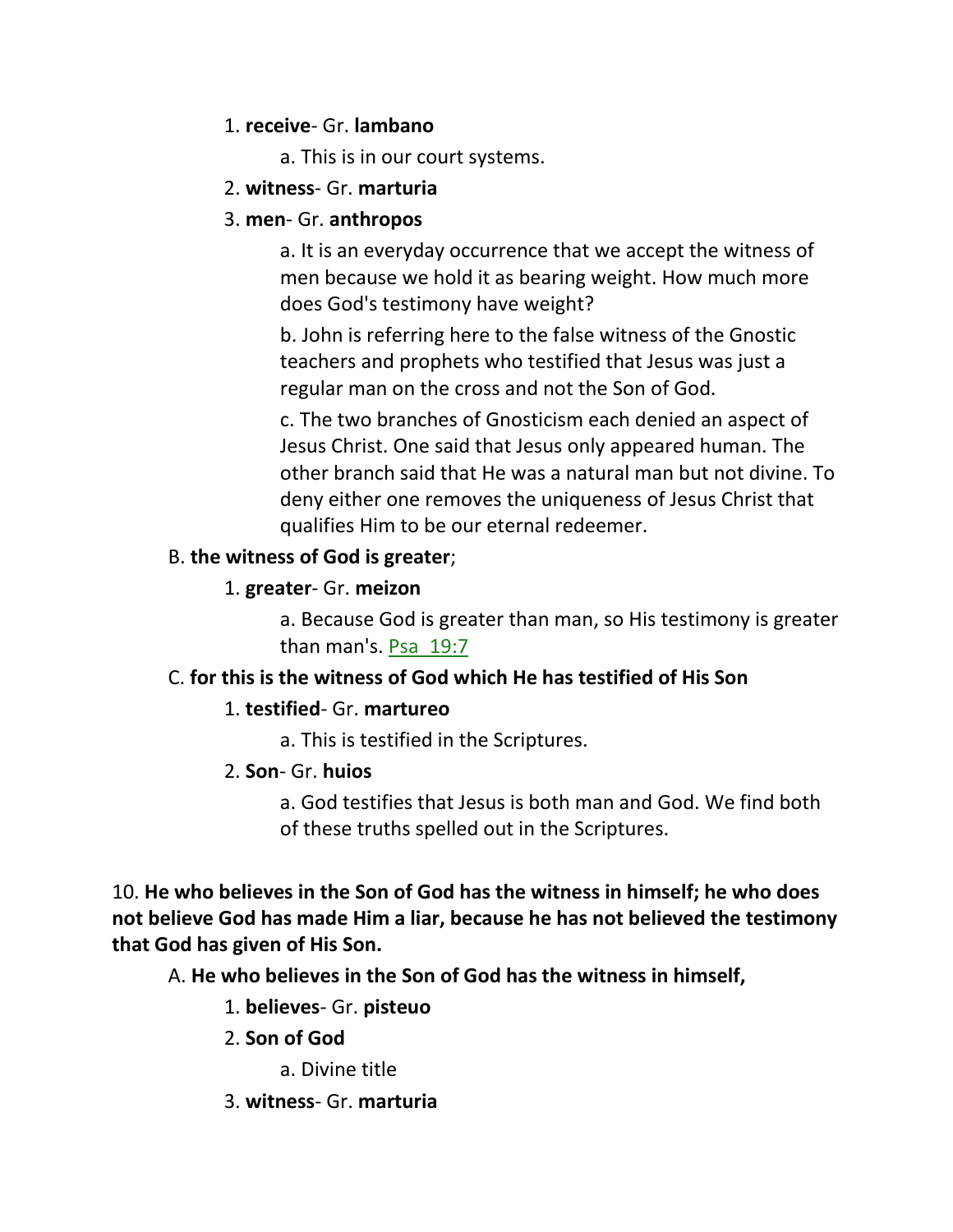- a. This is the inward witness of the Holy Spirit. Rom. 8:16
- b. This witness comes to our reborn spirit by the Holy Spirit.
- B. **he who does not believe God has made Him a liar,**
	- 1. **liar** Gr. **pseustes**
		- a. Let God be true, and every man be a liar. Rom. 3:4
- C. **because he has not believed the testimony that God has given His Son**

## 1. **testimony given**- Gr. **marturia**

- a. In the Scriptures.
- 2. **Son** Gr. **huios**
	- a. This is His divine title.

# 11. **And this is the testimony: that God has given us eternal life, and this life is in His Son.**

# A. **And this is the testimony**

- 1. **testimony** Gr. **marturia**
	- a. This testimony is recorded in Scripture. John 3:16

# B. **that God has given us eternal life,**

# 1. **given**- Gr. **didomi**

a. Salvation and eternal life is a gift. It can't be earned or deserved. Eph. 2:8-9

# 2. **eternal life**- Gr. **aionios zoe**

a. This is not just duration of life but a quality of life. John 17:3

b. Whatever eternal means here in connection to life, it must also mean in connection to hell [fire, punishment, and damnation]. Mat 25:46 The same Greek word is used for both. Universalists try to make this Greek word mean for a time or season. However, you must also apply that for eternal life and heaven. All know that it is not just for a time or a season.

# C. **and this life is in His Son**

- 1. **life** Gr. **zoe**
- 2. **Son** Gr. **huios**

a. You can only find eternal life one place- In Jesus Christ. John 14:6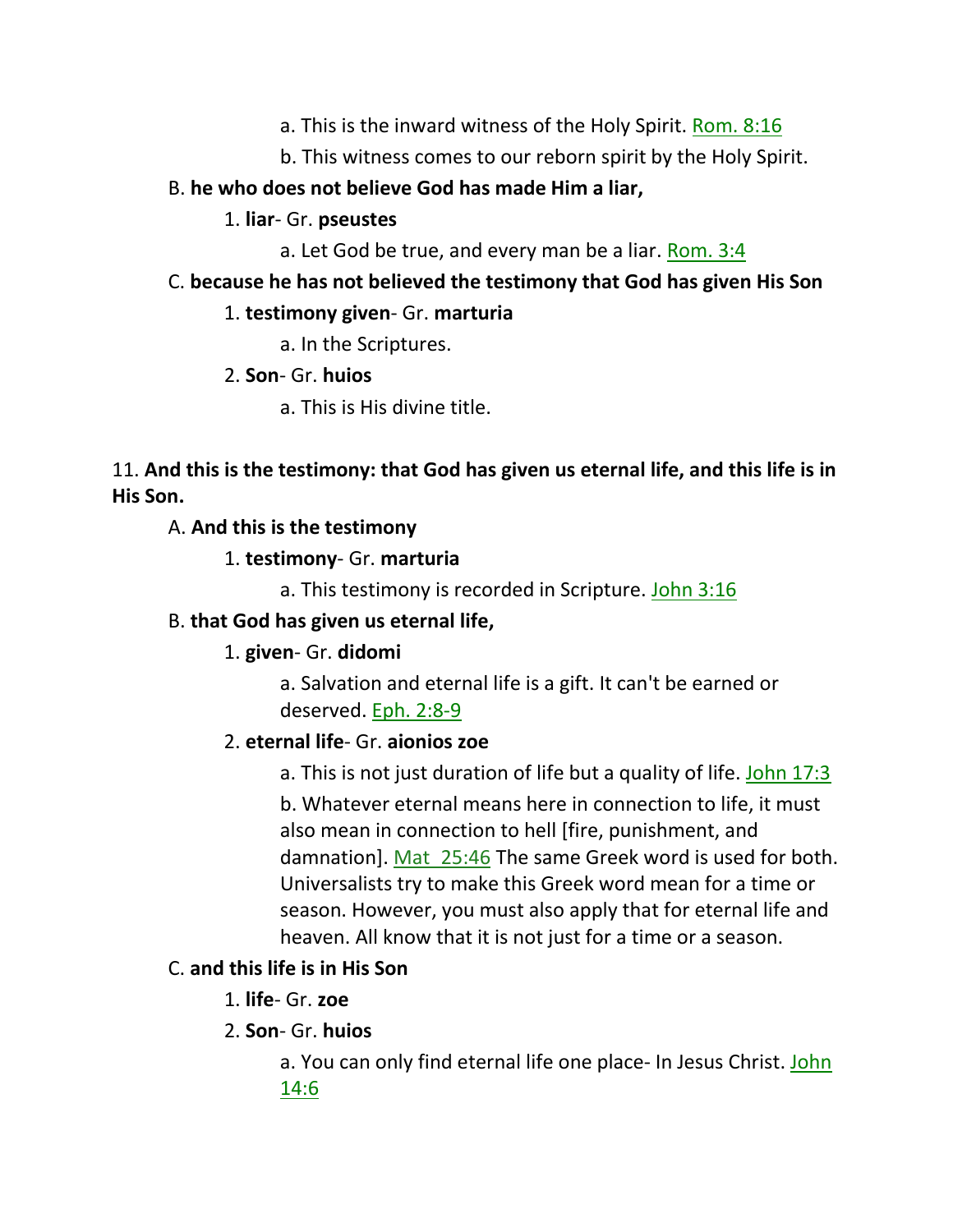12. **He who has the Son has life; he who does not have the Son of God does not have life.** 

## A. **He who has the Son has life,**

1. **Son**- Gr. **huios**

a. Divine title

- 2. **life** Gr. **zoe**
	- a. Since Jesus is God He possesses life in Himself inherently.

# B. **he who does not have the Son of God does not have life.**

1. This would include the Gnostics who denied Jesus Christ either as a real man or real God.

2. The Gnostics claimed knowing God but rejected Jesus Christ as the Son of God and the Christ.

13. **These things I have written to you who believe in the name of the Son of God, that you may know that you have eternal life, and that you may** *continue to* **believe in the name of the Son of God.**

A. **These things I have written to you who believe in the name of the Son of God,**

# 1. **written**- Gr. **grapho**

a. The Scriptures were written to bring people into faith in Jesus Christ- the Messiah.

# 2. **believe**- Gr. **pisteuo**

a. John's ministry assignment was to minister to believers. Both his gospel and his epistles are written to those who believe. Joh\_20:30-31

# 3. **name**- Gr. **onoma**

a. A name represents the person and all aspects of them including their authority, merits, standing, and position.

# 4. **Son of God**

a. Divine title

# B. **that you may know that you have eternal life,**

1. **know**- Gr. **eido**- *to know by perception*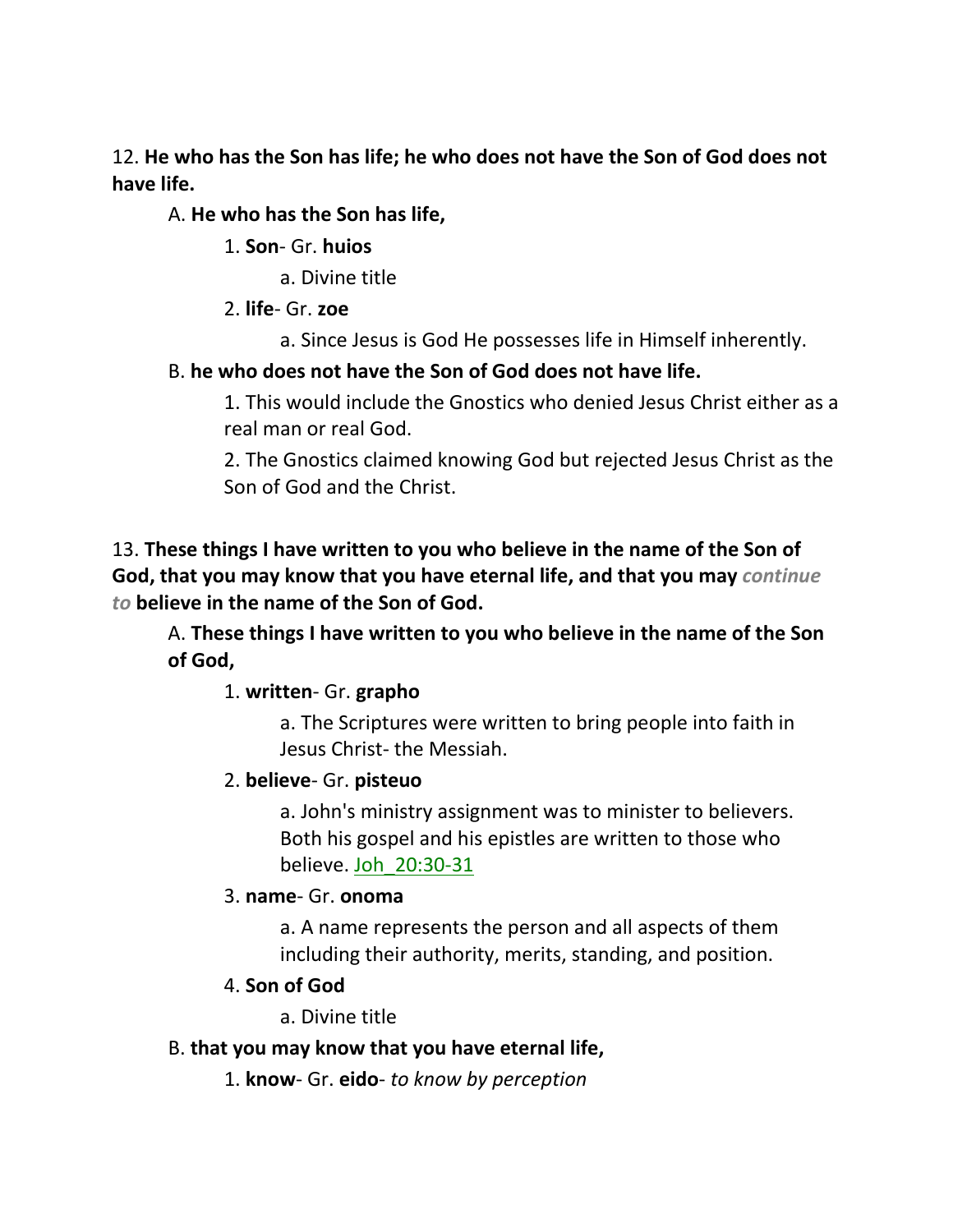## 2. **eternal life**- Gr. **aionios zoe**

a. Again, this is not just a duration of time but a quality of life.

# C. **and that you may continue to believe in the name of the Son of God.**

1. **continue**- not in Greek- omit

2. This phrase is written to the unbelieving Gnostics listening to this letter being read it was intended to draw them to faith in Christ.

3. This phrase is also written to the believers, so their faith would be fortified against the error of Gnosticism and ground their faith in the true nature and work of Jesus Christ as the unique God-Man.

# 14. **Now this is the confidence that we have in Him, that if we ask anything according to His will, He hears us.**

# A. **Now this is the confidence that we have in Him,**

1. **confidence**- Gr. **parrhesia**- *out-spokenness, freedom to speak, frankness, boldness*

a. Our confidence or faith is in God's Word. Rom. 10:17

b. We are to have confidence when we pray that our prayers will be answered. John explains how we can have this confidence and assurance.

# B. **that if we ask anything according to His will,**

# 1. **ask**- Gr. **aiteo**- *ask or require, demand, request, desire*

a. This brings out that we must ask for everything we need and want God to do. God gave authority to man on the earth. God is not going to usurp this authority. We must ask Him to get involved in the natural affairs of this life and earth.

b. He has given man a lease of authority over the earth. When an owner leases property, he can't enter that property any time he wants. He must have permission to enter. So it is with God.

# 2. **anything**- Gr. **tis**

a. The word "anything" here is encompassed by the circle of God's will. Anything out of this circle is out of bounds and will not be heard. James  $4:3$  If you are not praying in the will of God, then you are praying in your own will or desires. Many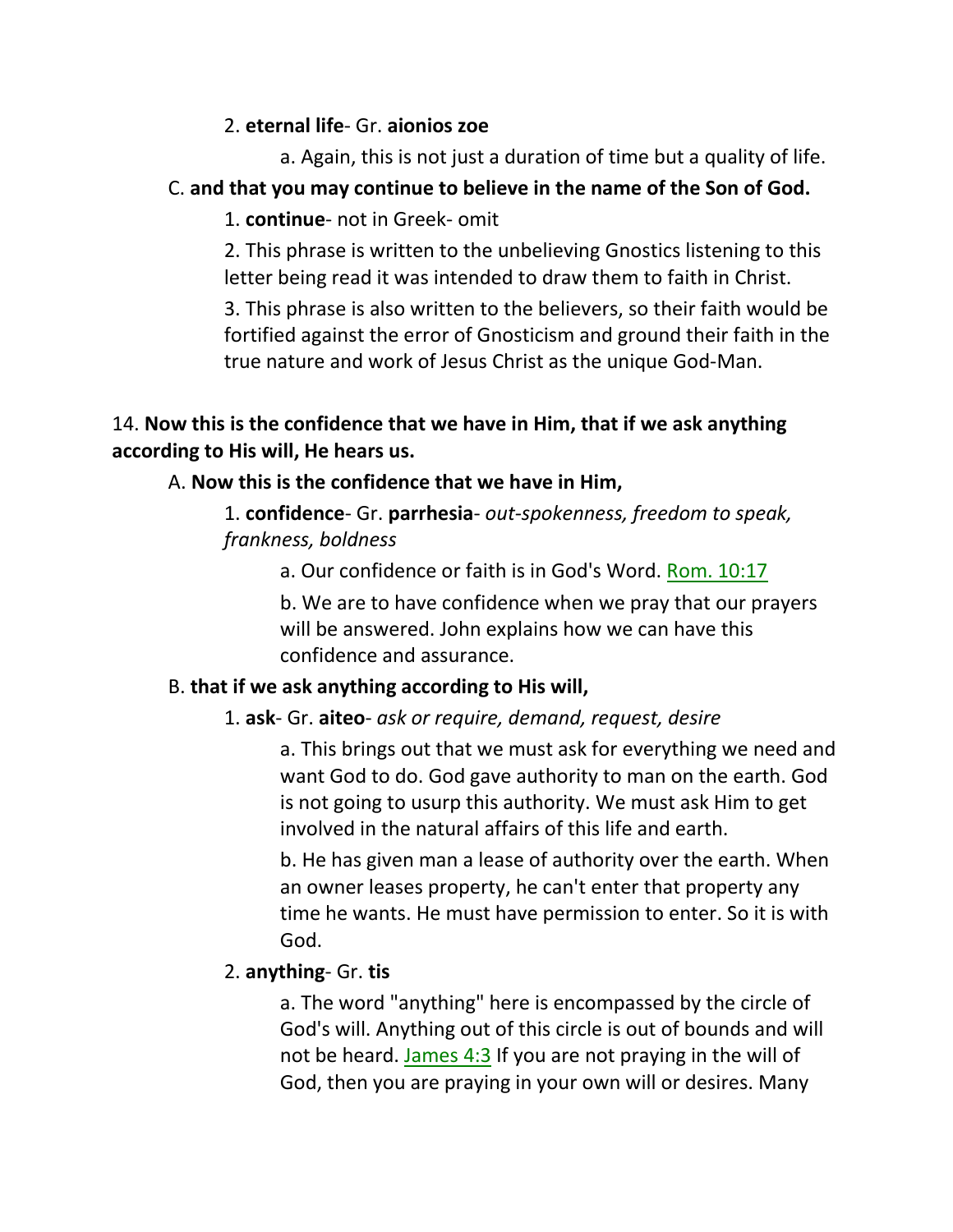that do not receive an answer to their own desires will go about answering their own prayers [desires] in their own way.

### 3. **will**- Gr. **thelema**

a. The will of God and the Word of God are synonymous. Jesus is the Word of God and the Will of God.

b. This verse is saying the same thing Jesus said, that if we pray in His name, then we would receive whatever we asked.

c. To pray in Jesus' name is to pray as if Jesus [the Word] was praying. When we pray God's Word [His will] we will receive every time we ask.

#### C. **He hears us**

#### 1. **hears**- Gr. **akouo**

a. God hears His Word. He does not hear unbelief.

## 15. **And if we know that He hears us, whatever we ask, we know that we have the petitions that we have asked of Him.**

### A. **And if we know that He hears us,**

### 1. **know**- Gr. **eido**- *to know by perception*

a. A fruitful prayer life is based upon what you know based on the Word of God.

### 2. **hears**- Gr. **akouo**

a. Faith comes by hearing God's Word. God wants to then hear His Word come back to Him in believing prayer. God hears His Word and answers petitions based on His Word, which is His will.

### B. **whatever we ask,**

### 1. **ask**- Gr. **aiteo**

a. Again, we must ask for what we want and need. God does not answer silent requests.

### C. **we know that we have the petitions that we have asked of Him**

### 1. **know**- Gr. **eido**

a. We can know our prayers will be answered. Many Christians treat prayer like throwing dice. They just never know what or if any of their prayers will be answered.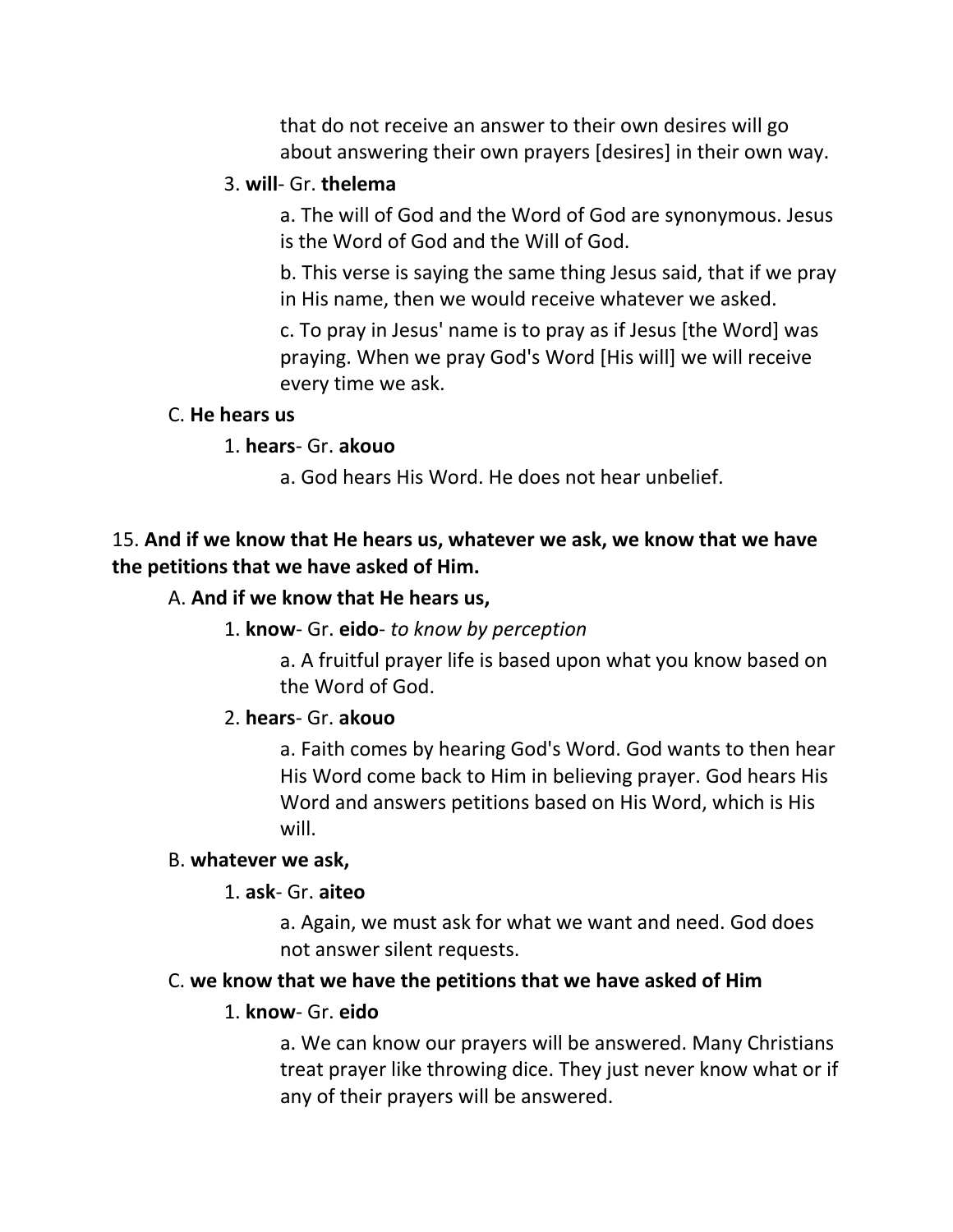b. We can know our prayers will be answered if they are in line with the Word and if we believe we receive when we pray. Mark 11:24

### 2. **petitions**- Gr. **aitema**

a. We need to petition the Lord. Many think the Lord knows what they need and will just supply it automatically. This is not the case. We need to pray supplications with thanksgiving because we know He has heard and answered us. Phil. 4:6

16. **If anyone sees his brother sinning a sin** *which does* **not** *lead* **to death, he will ask, and He will give him life for those who commit sin not** *leading* **to death. There is sin** *leading* **to death. I do not say that he should pray about that.** 

### A. **If anyone sees his brother sinning a sin which does not lead to death,**

1. **sees**- Gr. **eido**- *to perceive*

### 2. **brother**- Gr. **adelphos**

a. This admonition is pertains to Christians and not unbelievers. They are a brother or fellow believer.

#### 3. **sinning**- Gr. **hamartano**

a. A Christian can still sin even though Jesus paid for all sins at the cross. Some grace people today teach there is no such thing as sin anymore. This is not the case. Here John talks about a brother sinning a sin.

#### 4. **sin**- Gr. **harmartia**

### 5. **lead**- Gr. **pros**

### 6. **death**- Gr. **thanatos**

a. There are sins that a believer commits that don't lead to death. This does not mean there are no natural consequences to sin.

b. Whatever this death means it must correspond to the kind of life mentioned in the same verse. The both refer either to physical or spiritual death and life. I believe they speak of spiritual death and life.

#### B. **he will ask**,

1. **ask**- Gr. **aiteo**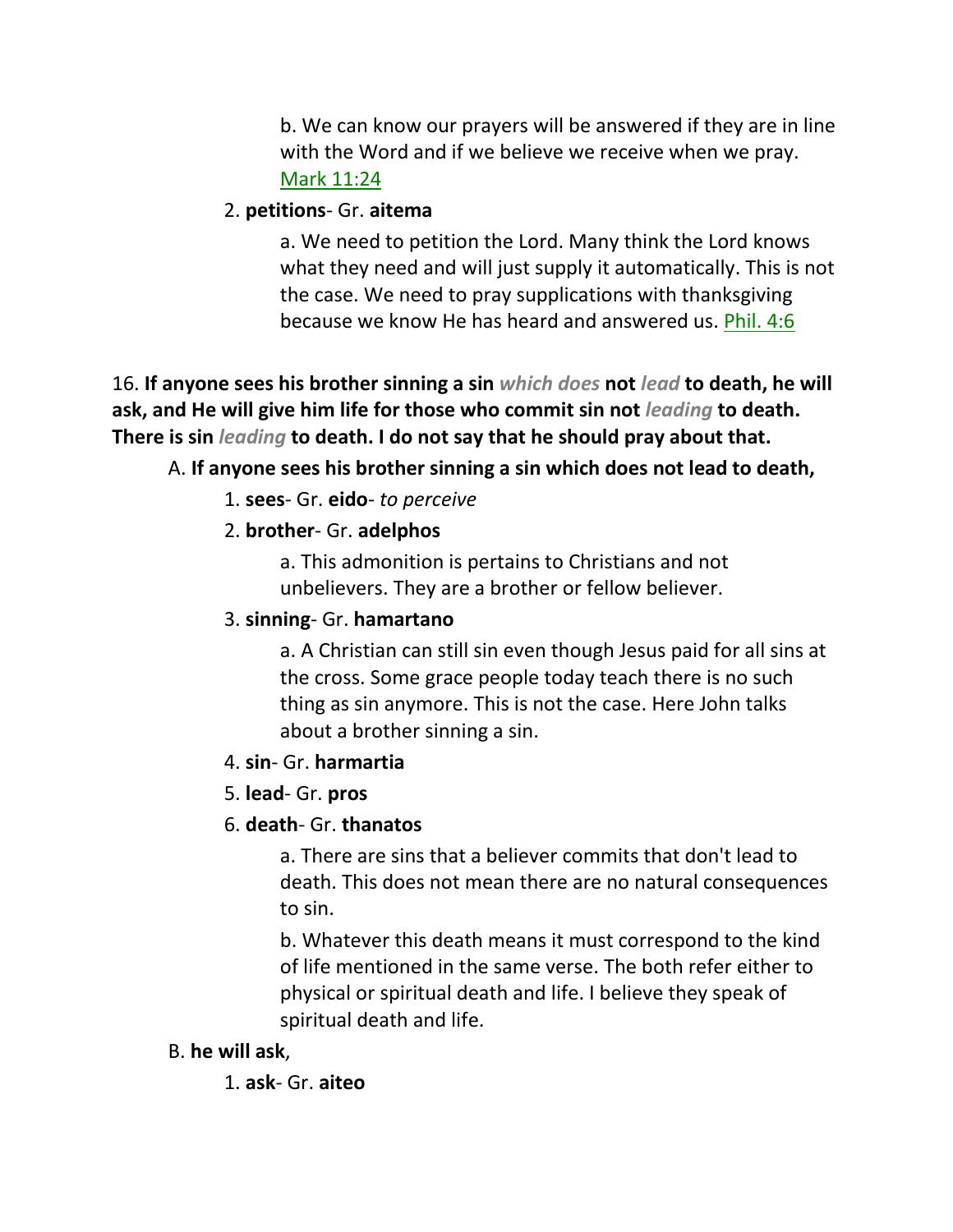a. This is the third time John uses the word "ask" in regards to prayer. Asking is crucial to receive from God.

b. This speaks of intercessory prayer. Often those in the grip of sin are not in a place of communion with the Lord or a place of confidence in prayer.

### C. **and He will give him life for those who commit sin not leading to death**,

#### 1. **give**- Gr. **didomi**

2. **life**- Gr. **zoe**

a. *That is, God shall give life, and he shall be saved from the eternal death to which he was exposed. This, it is said, would be given to him who offers the prayer; that is, his prayer would be the means of saving the offending brother.* -Barnes **Commentary** 

b. We should pray for those who we see in sin and have a hardened heart. Heb 3:12; Heb 3:13 Intercessory prayer works as many parents and grandparents have discovered!

c. Jas\_5:20

3. **commit sin**- Gr. **hamartano**

#### D. **There is a sin leading to death,**

1. **sin**- Gr. **hamartia**

### 2. **leading to death**

a. This sin is rejecting the person and work of the Lord Jesus Christ. John has been warning about this in the entire letter in dealing with the Gnostic heresy that was among them.

b. Accepting Jesus is life, rejecting Jesus is death.

#### E. **I do not say that he should pray about that.**

#### 1. **pray**- Gr. **erotao**

a. If someone has rejected Jesus and does not see Him as either divine or having come in the flesh, then they have reached a place where they can't be reached by prayer. b. Again, John is referring to the gnostic error that was being taught at the time.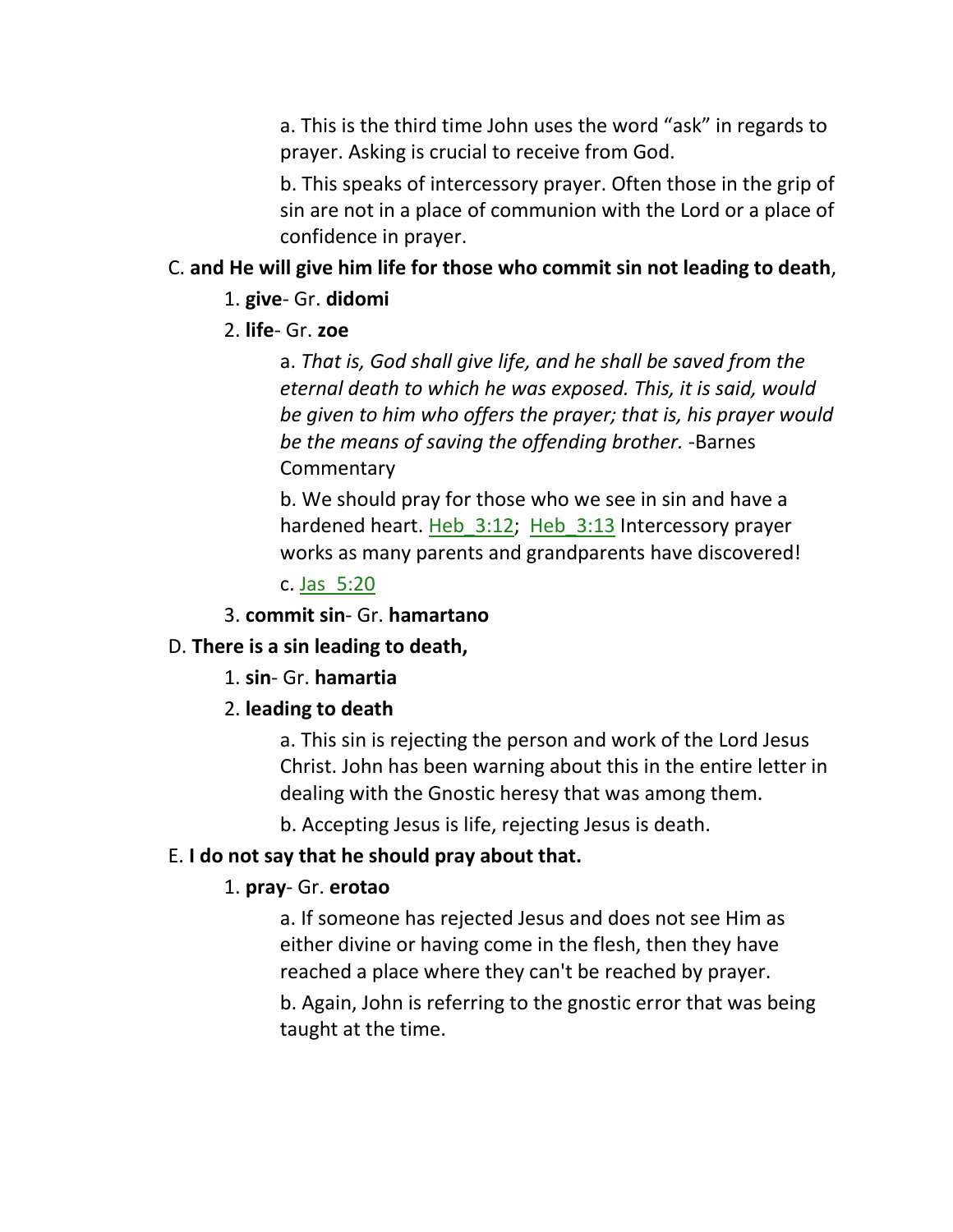## 17. **All unrighteousness is sin, and there is sin not** *leading* **to death.**

## A. **All unrighteousness is sin**,

## 1. **unrighteousness**- Gr. **adikia**

- 2. **sin** Gr. **hamartia** *miss the mark*
	- a. Sin is missing the mark of God's righteousness and glory.

## B. **and there is a sin not leading to death**

## 1. **death**- Gr. **thanatos**

a. Jesus died for all sins. However, the one sin Jesus did not die for his rejecting Him and His sacrifice by which all sins are forgiven.

# 18. **We know that whoever is born of God does not sin; but he who has been born of God keeps himself, and the wicked one does not touch him.**

## A. **We know that whoever is born of God does not sin;**

- 1. **know** Gr. **eido** *to know by perception*
- 2. **born** Gr. **gennao**
- 3. **sin** Gr. **hamartano**
	- a. This is a present tense verb- practices sin, habitually sins.

b. This could be speaking of our reborn spirit that can't and does not sin.

c. The Gnostics taught there was no such thing as sin and what you did with your body mattered very little.

# B. **but he who has been born of God keeps himself,**

- 1. **keeps** Gr. **tereo**
- 2. **himself**

a. We are to keep ourselves in the love of God by praying in the Holy Spirit. When we do this God keeps us from falling. Jud\_1:21; Jud\_1:24

# C. **and the wicked one does not touch him**

# 1. **wicked one**- Gr. **poneros**

a. This is Satan.

# 2. **touch-** Gr. **haptomai**

a. Satan can't touch our reborn spirit that has been sealed by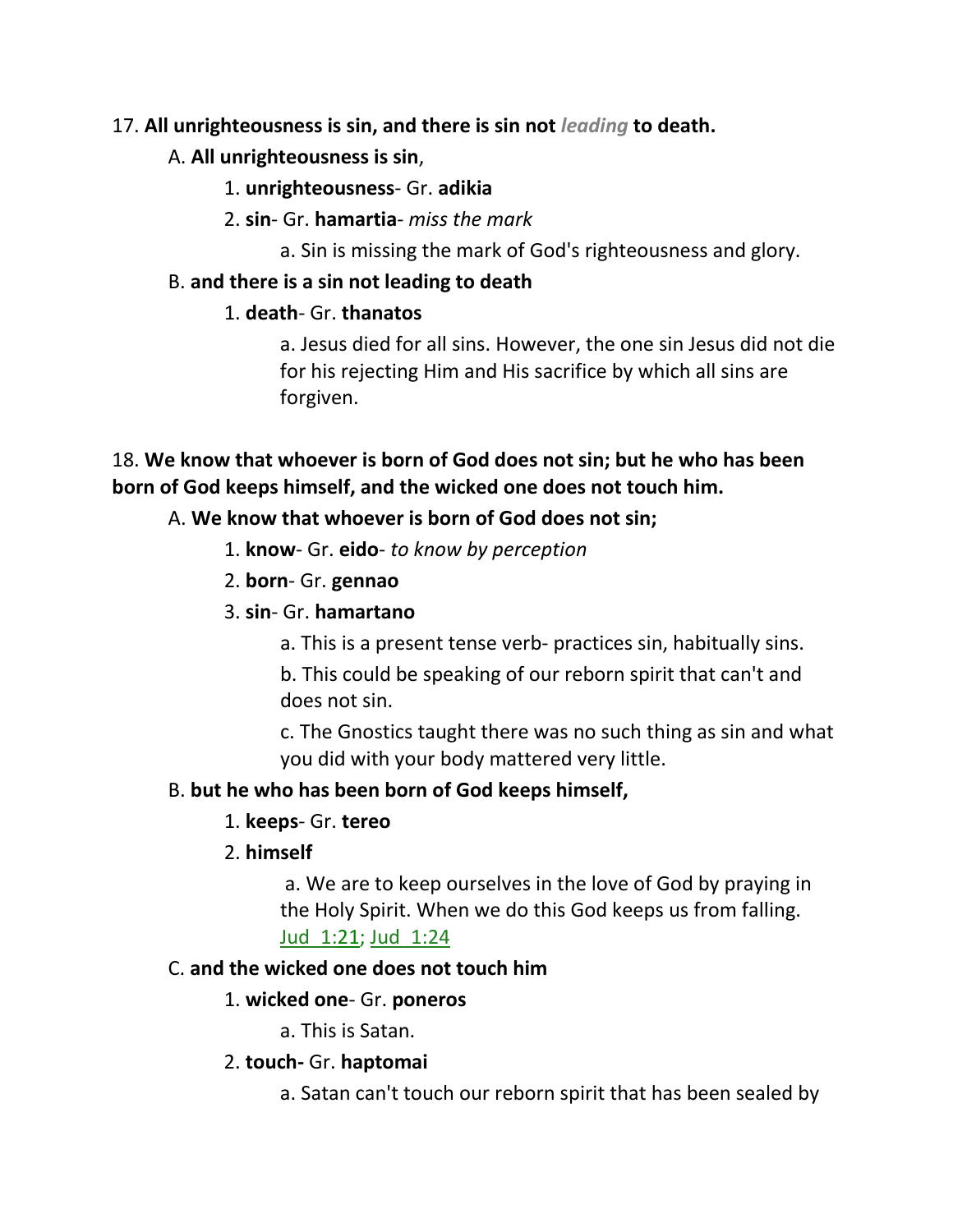the Holy Spirit.

b. *In so far as he realizes his regeneration-life, the prince of this world hath nothing in him to fasten his deadly temptations on, as in Christ's own case. His divine regeneration has severed once for all his connection with the prince of this world.* - Jamieson, Faussett, Brown Commentary

19. **We know that we are of God, and the whole world lies** *under the sway of* **the wicked one.**

# A. **We know that we are from God,**

1. **know**- Gr. **eido**- *to know by perception*

a. We know by the Word, by the Spirit of God in us, and by the supernatural fruit of love we manifest.

## 2. **from God**

a. Through the new birth we are born of God.

# B. **and the whole world lies under the sway of the evil one**

## 1. **whole**- Gr. **holos**

a. Jesus died for the whole world but the whole world does not belong to Him. Only those who accept Jesus by faith and have His Spirit in them are His. Rom. 8:9

# 2. **world**- Gr. **kosmos**

a. These are the unbelievers who have not been born again.

# 3. **lies**- Gr. **keimi**

a. The whole world is laying prostrate at the feet of Satan. They worship him.

# 4. **evil one**- Gr. **poneros**

a. Satan is the god of this world. 2Co\_4:4,

b. He is the prince of the power of the air, the spirit that now works in the sons of disobedience. Eph  $2:2$ 

20. **And we know that the Son of God has come and has given us an understanding, that we may know Him who is true; and we are in Him who is true, in His Son Jesus Christ. This is the true God and eternal life.**

A. **And we know that the Son of God has come and has given us an**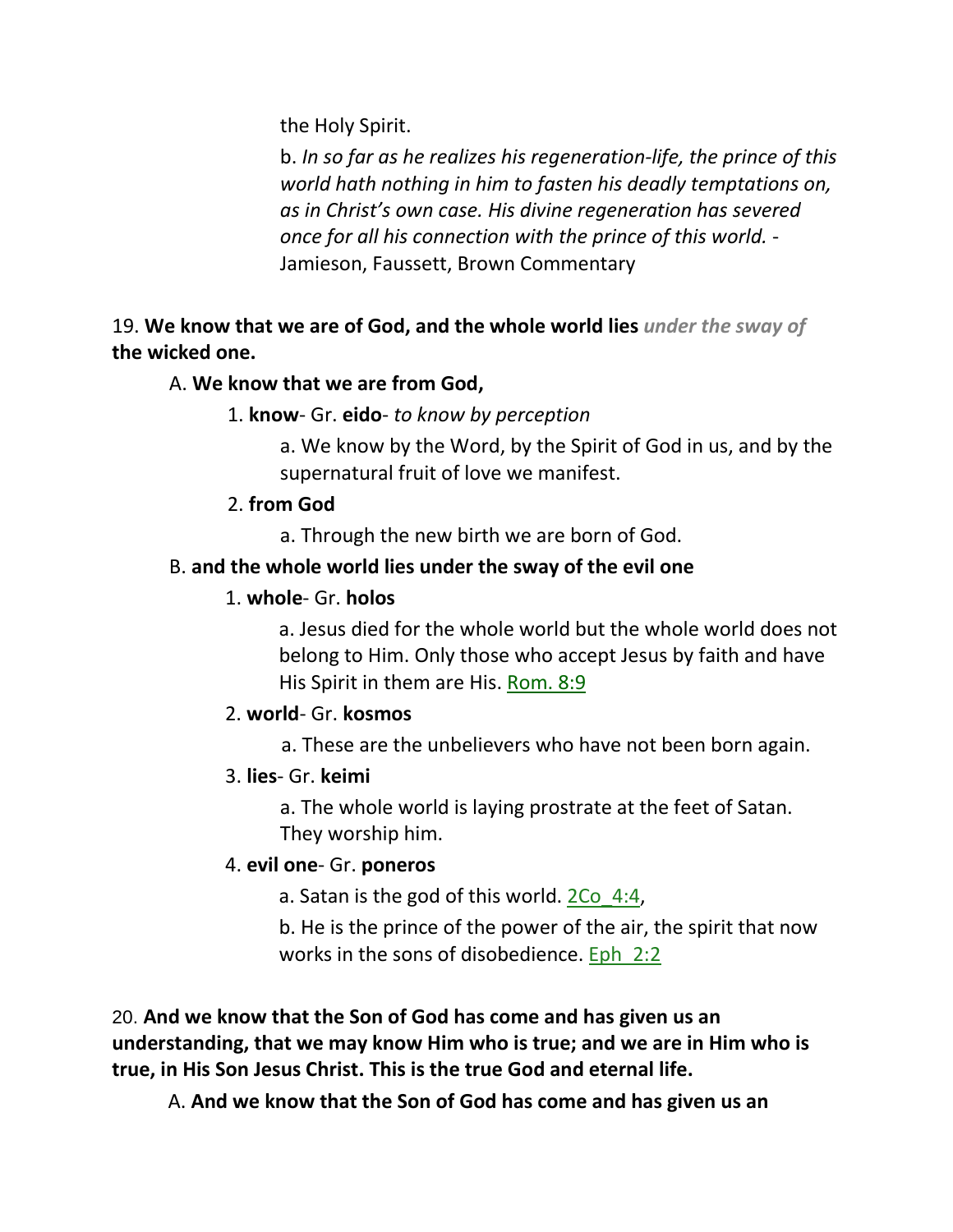### **understanding,**

- 1. **know** Gr. **eido** *to know by perception*
- 2. **Son of God**
	- a. His Divine title.

## 3. **come**- Gr. **erchomai**

a. Again, Jesus came to us. Religion says you must work yourself to God. Jesus came to us and reconciled us to God by grace. This is received by faith.

## 4. **given**- Gr. **didomi**

a. Understanding of God was given to us by grace through Jesus. To see Jesus is to see the Father. To understand Jesus is to understand the Father.

# 5. **understanding**- Gr. **dianoia**- *thought, intention; the mind, intellect, understanding*

a. This is the knowledge of God which leads to knowing God.

## B. **that we may know Him who is true,**

## 1. **know**- Gr. **ginosko**- *to know by experience or relationship*

a. We must first have the knowledge of God before we can know God personally and in relationship. The use of the two Greek words for know in this verse shows this.

# 2. **true**- Gr. **aletheia**

a. True is mentioned three times in this verse. Jesus is true, true, true! The Trinity is true!

## C. **and we are in Him who is true,**

## 1. **in Him**

a. We are in union with Christ through the new birth. We draw from Him as our Vine.

## 2. **true**- Gr. **aletheia**

a. Jesus is the true Vine. John 15:1

## D. **in His Son Jesus Christ**

# E. **This is the true God and eternal life**

## 1. **true**- Gr. **aletheia**

a. The Gnostics taught a false conception of God as a pleroma